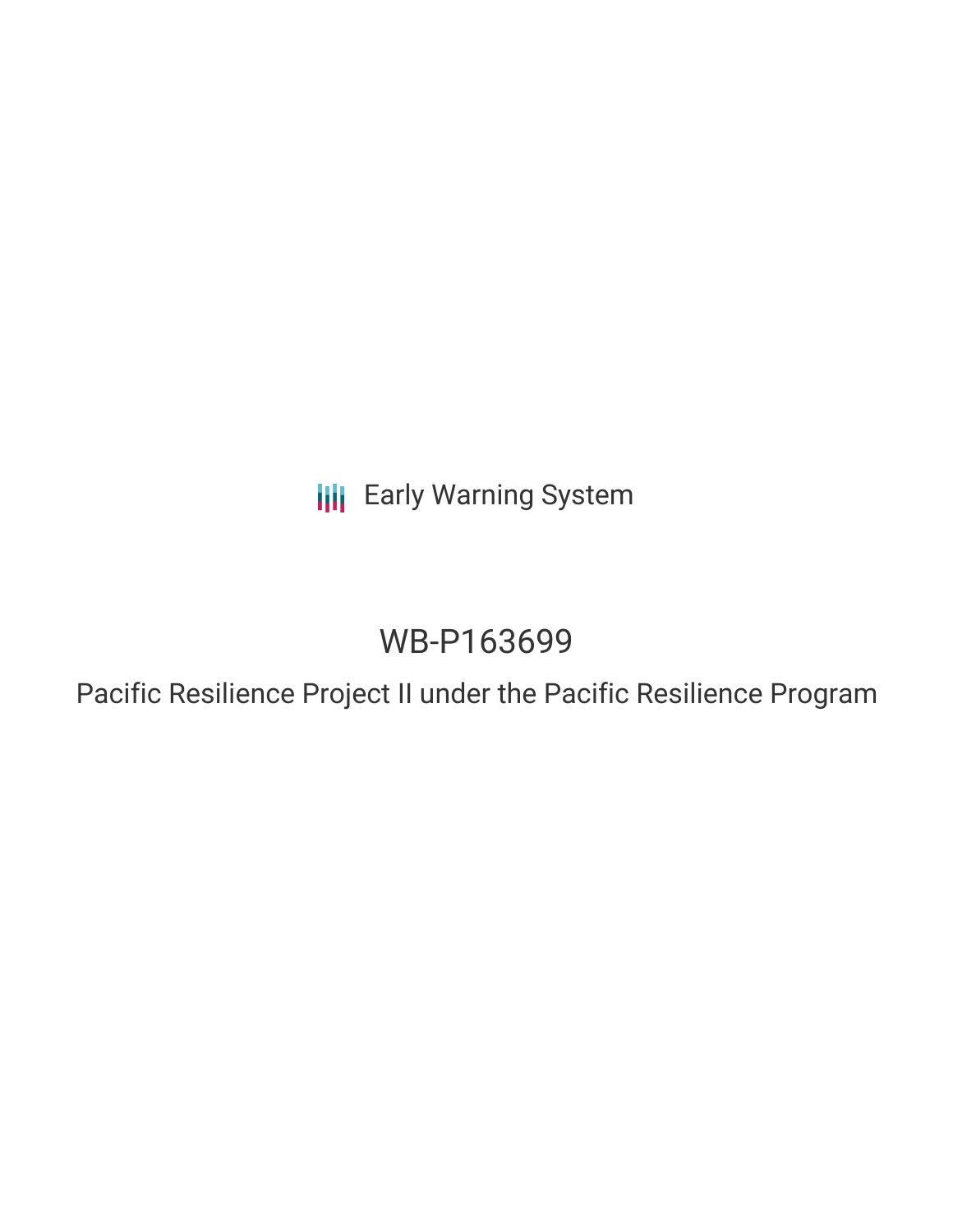

#### **Quick Facts**

| <b>Countries</b>               | Marshall Islands                              |
|--------------------------------|-----------------------------------------------|
| <b>Financial Institutions</b>  | World Bank (WB)                               |
| <b>Status</b>                  | Approved                                      |
| <b>Bank Risk Rating</b>        | B                                             |
| <b>Voting Date</b>             | 2017-05-09                                    |
| <b>Borrower</b>                | Republic of Marshall Islands                  |
| <b>Sectors</b>                 | Climate and Environment, Water and Sanitation |
| <b>Investment Type(s)</b>      | Grant                                         |
| <b>Investment Amount (USD)</b> | $$4.00$ million                               |
| <b>Grant Amount (USD)</b>      | $$4.00$ million                               |
| <b>Project Cost (USD)</b>      | \$4.00 million                                |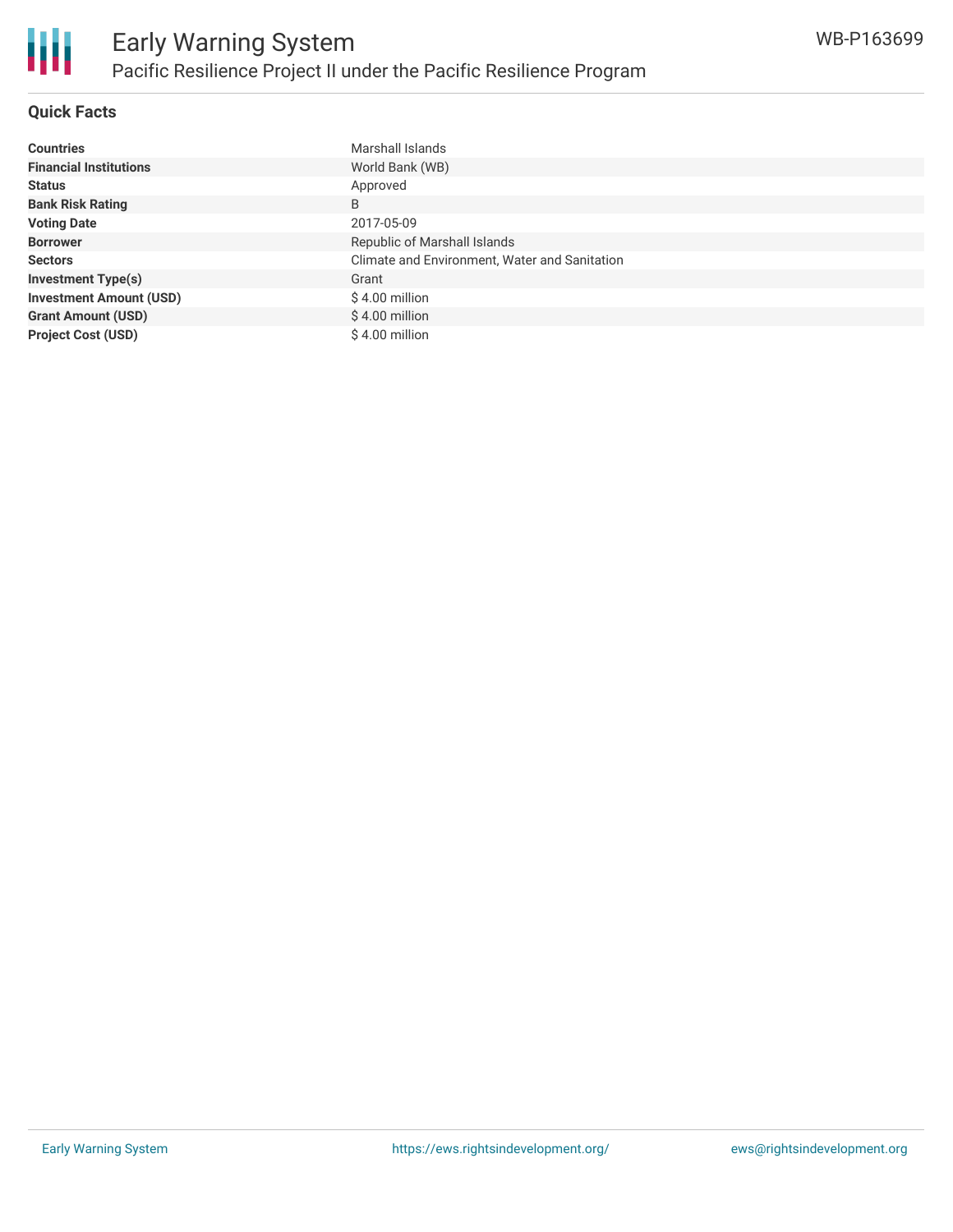

#### **Project Description**

According to WB documents, the objective of the project is to strengthen early warning systems and climate resilient investments in shoreline protection in RMI. The components of the project are:

Component 1: Institutional Strengthening, Early Warning and Preparedness:(Cost \$1.06 M)

Component 2: Strengthening Coastal Resilience:(Cost \$2.33 M)

Component 3: Contingency Emergency Response

Component 4: Project and Program Management:(Cost \$0.61 M)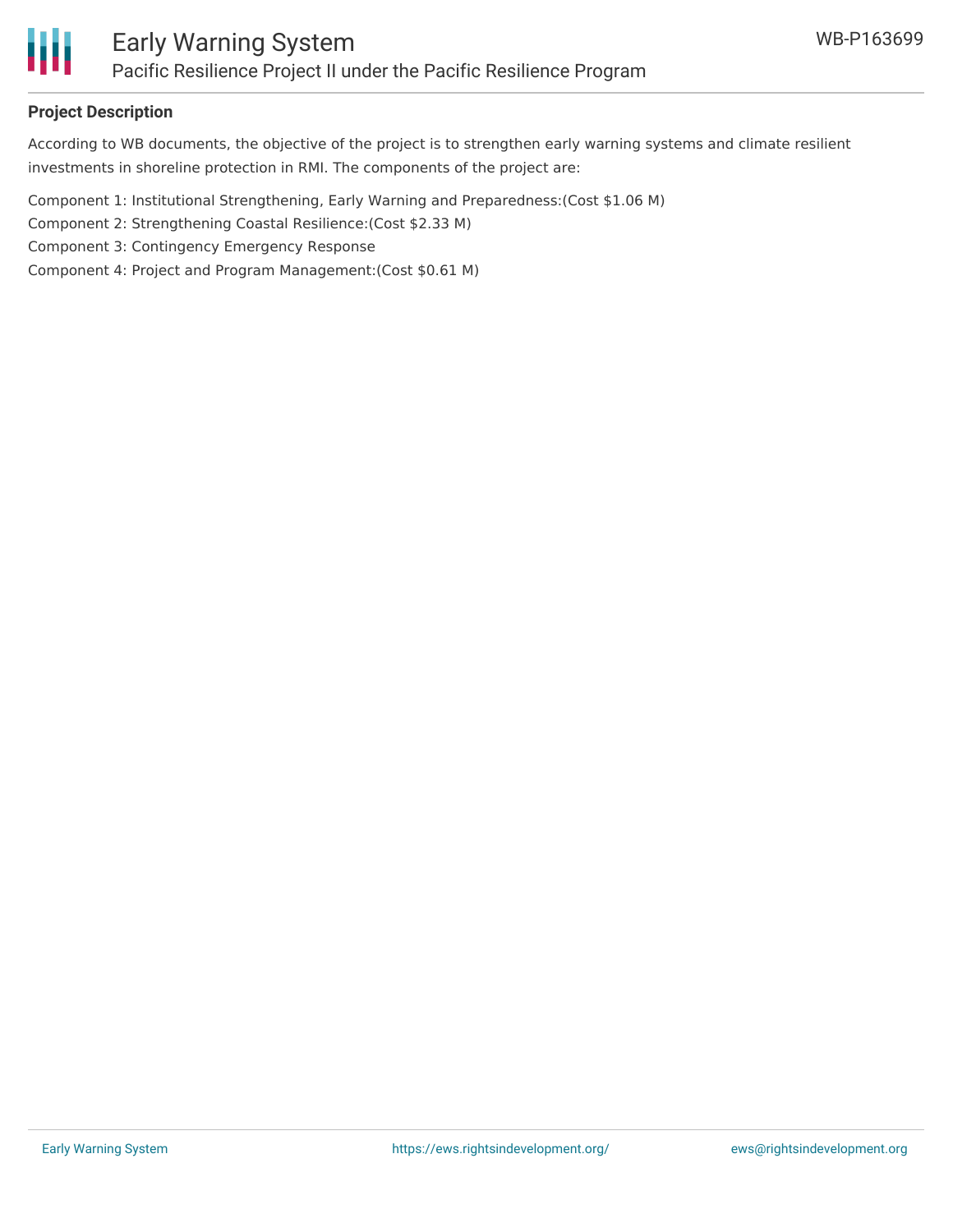

## Early Warning System Pacific Resilience Project II under the Pacific Resilience Program

### **Investment Description**

World Bank (WB)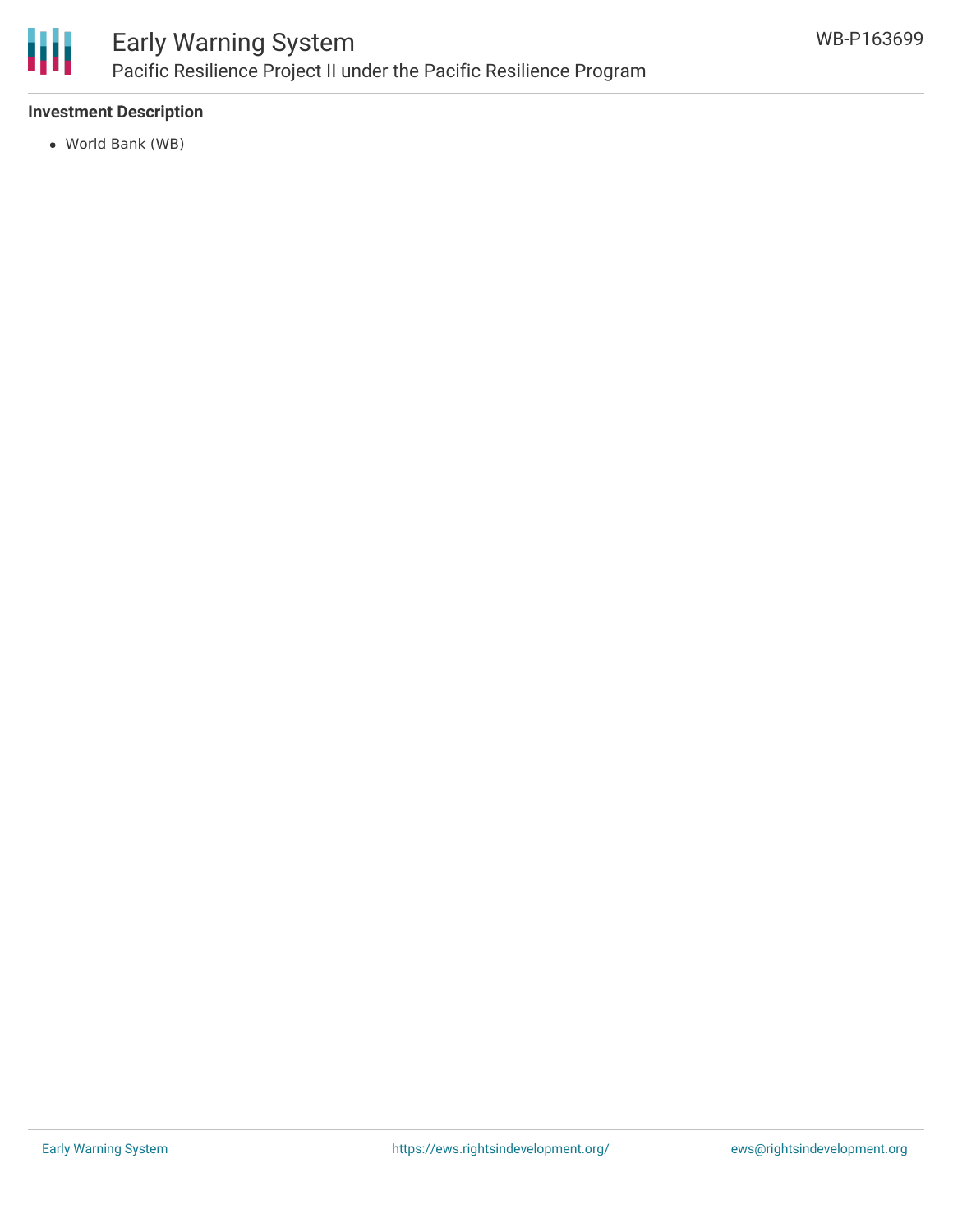#### **Contact Information**

Team Leaders: Denis Jean-Jacques Jordy, Simone Lillian Esler No contact information provided at the time of disclosure.

#### ACCOUNTABILITY MECHANISM OF WORLD BANK

The World Bank Inspection Panel is the independent complaint mechanism and fact-finding body for people who believe they are likely to be, or have been, adversely affected by a World Bank-financed project. If you submit a complaint to the Inspection Panel, they may investigate to assess whether the World Bank is following its own policies and procedures for preventing harm to people or the environment. You can contact the Inspection Panel or submit a complaint by emailing ipanel@worldbank.org. You can learn more about the Inspection Panel and how to file a complaint at: http://ewebapps.worldbank.org/apps/ip/Pages/Home.aspx.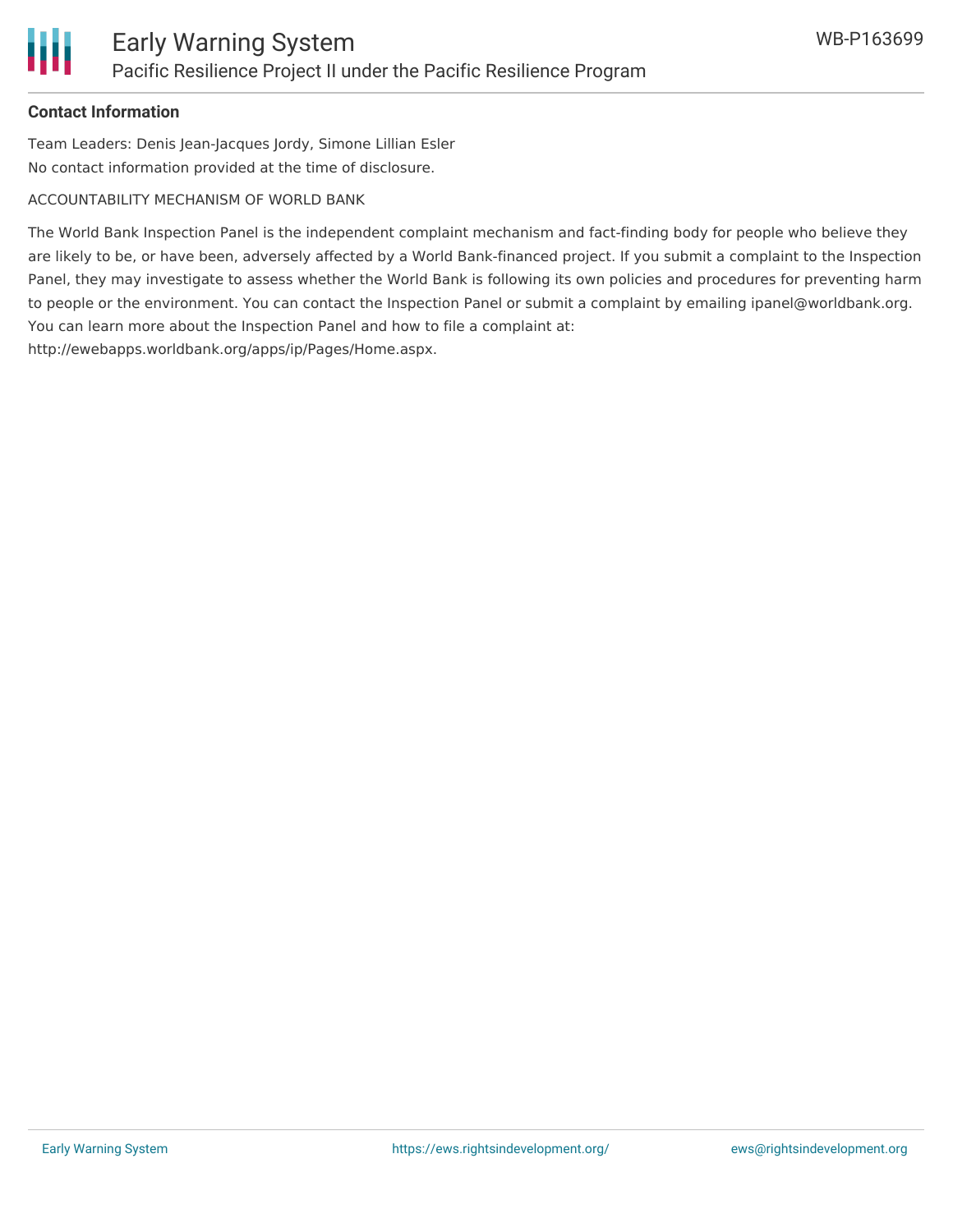

#### **Bank Documents**

- [Disclosable](http://documents.worldbank.org/curated/en/501971504233073956/pdf/Disclosable-Version-of-the-ISR-Pacific-Resilience-Project-II-under-the-Pacific-Resilience-Program-P163699-Sequence-No-01.pdf) Version of the ISR Pacific Resilience Project II under the Pacific Resilience Program
- Marshall Islands Second Phase of the Pacific Resilience Program (PREP) : [environmental](https://ewsdata.rightsindevelopment.org/files/documents/99/WB-P163699_AJnf0e5.pdf) assessment [\[Original](http://documents.worldbank.org/curated/en/226001490782832276/pdf/SFG3216-EA-P163699-Box402898B-PUBLIC-Disclosed-3-28-2017.pdf) Source]
- Marshall Islands Second Phase of the Pacific Resilience Program (PREP) : [environmental](https://ewsdata.rightsindevelopment.org/files/documents/99/WB-P163699_Rvkj30z.pdf) assessment [\[Original](http://documents.worldbank.org/curated/en/860711491815653144/pdf/SFG3216-EA-P163699-Box402900B-PUBLIC-Disclosed-4-6-2017.pdf) Source]
- Official Documents- [Disbursement](http://documents.worldbank.org/curated/en/566141507232186875/pdf/ITK171540-20179051532.pdf) Letter for Grant D182-MH (CLosing Package) (English)
- Official [Documents-](http://documents.worldbank.org/curated/en/608081507232436536/pdf/ITK171540-20179051538.pdf) Financing Agreement for Grant D182-MH (CLosing Package) (English)
- Republic of the Marshall Islands Second Phase of the Pacific [Resilience](https://ewsdata.rightsindevelopment.org/files/documents/99/WB-P163699.pdf) Project (PREP) : resettlem [\[Original](http://documents.worldbank.org/curated/en/618441491816331403/pdf/SFG3206-RP-P163699-Box402900B-PUBLIC-Disclosed-4-6-2017.pdf) Source]
- Republic of the Marshall Islands Second Phase of the Pacific [Resilience](https://ewsdata.rightsindevelopment.org/files/documents/99/WB-P163699_aUYTvdx.pdf) Project (PREP) : resettlem [\[Original](http://documents.worldbank.org/curated/en/446971490768551709/pdf/SFG3206-RP-P163699-Box402898B-PUBLIC-Disclosed-3-28-2017.pdf) Source]